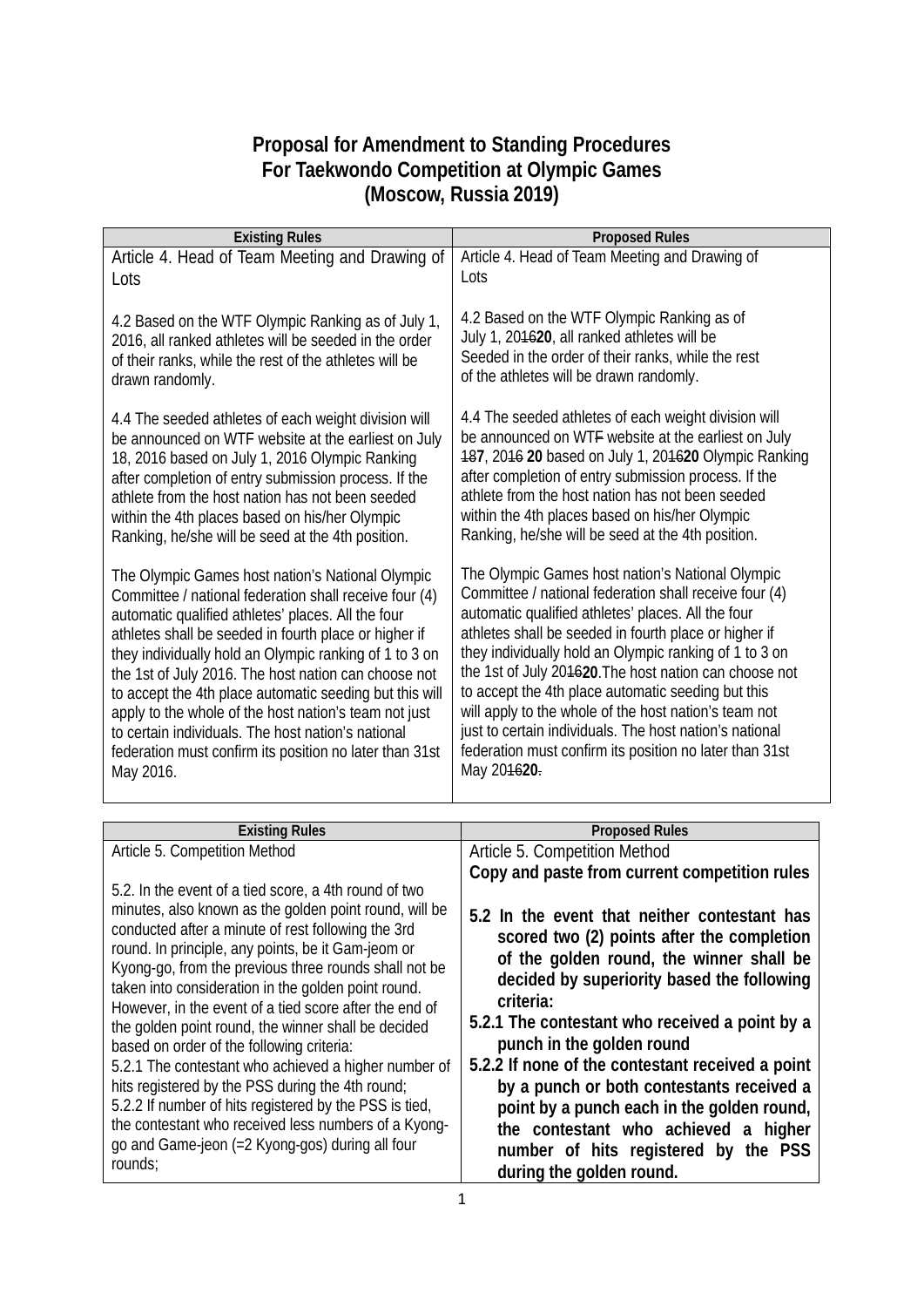| 5.2.3 If 5.2.1 and 5.2.2 are the same, the referee and<br>judges shall determine superiority based on the<br>content of the 4th round.<br>When a contestant scores the first point in the golden<br>point round, he or she shall be declared the winner.<br>When a contestant receives two Kyong-gos or one<br>Gam-jeom in the golden point round, the opponent<br>shall be declared as the winner. | 5.2.3 If number of hits registered by the PSS is<br>tied, the contestant who won more rounds<br>in first three rounds<br>5.2.4 If number of round won is tied, the<br>contestant who received less numbers of a<br>Gam-jeom during all four rounds<br>5.2.5 If the three above criteria are the same,<br>the referee and judges shall determine<br>superiority based on the content of the<br>golden round. If the superiority decision is<br>tied among the referee and judges, the<br>referee shall decide the winner |
|-----------------------------------------------------------------------------------------------------------------------------------------------------------------------------------------------------------------------------------------------------------------------------------------------------------------------------------------------------------------------------------------------------|-------------------------------------------------------------------------------------------------------------------------------------------------------------------------------------------------------------------------------------------------------------------------------------------------------------------------------------------------------------------------------------------------------------------------------------------------------------------------------------------------------------------------|

| <b>Existing Rules</b>                                                                                            | <b>Proposed Rules</b>                                                    |
|------------------------------------------------------------------------------------------------------------------|--------------------------------------------------------------------------|
| Article 9. Criteria for Quota Allocation for the Olympic<br>Games                                                | Article 9. Criteria for Quota Allocation for the<br><b>Olympic Games</b> |
| Replace whole section of Article 9 with<br>Qualification system - Games of XXXII Olympiad -<br><b>Tokyo 2020</b> | Refer to Qualification system - Games of XXXII<br>Olympiad - Tokyo 2020  |

| <b>Existing Rules</b>                                                                                      | <b>Proposed Rules</b>                                                   |
|------------------------------------------------------------------------------------------------------------|-------------------------------------------------------------------------|
| Article 11. Reallocation of unused quota places                                                            | Article 11. Reallocation of unused quota places                         |
| Replace whole section of Article 11 with<br>Qualification system - Games of XXXII Olympiad -<br>Tokyo 2020 | Refer to Qualification system - Games of XXXII<br>Olympiad - Tokyo 2020 |

| <b>Existing Rules</b>                                                                                                                                                                                                                                                                                                                                                                          | <b>Proposed Rules</b>                                                                                                                                                                                                                                                                                                                                                                                         |
|------------------------------------------------------------------------------------------------------------------------------------------------------------------------------------------------------------------------------------------------------------------------------------------------------------------------------------------------------------------------------------------------|---------------------------------------------------------------------------------------------------------------------------------------------------------------------------------------------------------------------------------------------------------------------------------------------------------------------------------------------------------------------------------------------------------------|
| Article 12. Entry Procedure                                                                                                                                                                                                                                                                                                                                                                    | Article 12. Entry Procedure                                                                                                                                                                                                                                                                                                                                                                                   |
| NOCs that have qualified for the Olympic Games shall<br>take necessary measures in coordination with the<br>national federation to submit the entry to OCOGs on<br>time.                                                                                                                                                                                                                       | NOCs that have qualified for the Olympic Games shall<br>take necessary measures in coordination with the<br>national federation to submit the entry to OCOGs on<br>time.                                                                                                                                                                                                                                      |
| As for Late Replace Process, if an NOC requires an<br>athlete replacement after the sports entries deadline<br>(18 July 2016), the WTF will deliberate on such<br>requests in consultation with the Sport Entries Team of<br>OCOG, after taking into account of the established<br>Late Athlete Replacement policy, established by the<br>IOC, the schedule and inevitability of substitution. | As for Late Replace Process, if an NOC requires an<br>athlete replacement after the sports entries deadline<br>(18 July 2016 6 July 2020), the WTF will deliberate on<br>such requests in consultation with the Sport Entries<br>Team of OCOG, after taking into account of the<br>established Late Athlete Replacement policy,<br>established by the IOC, the schedule and inevitability<br>of substitution. |